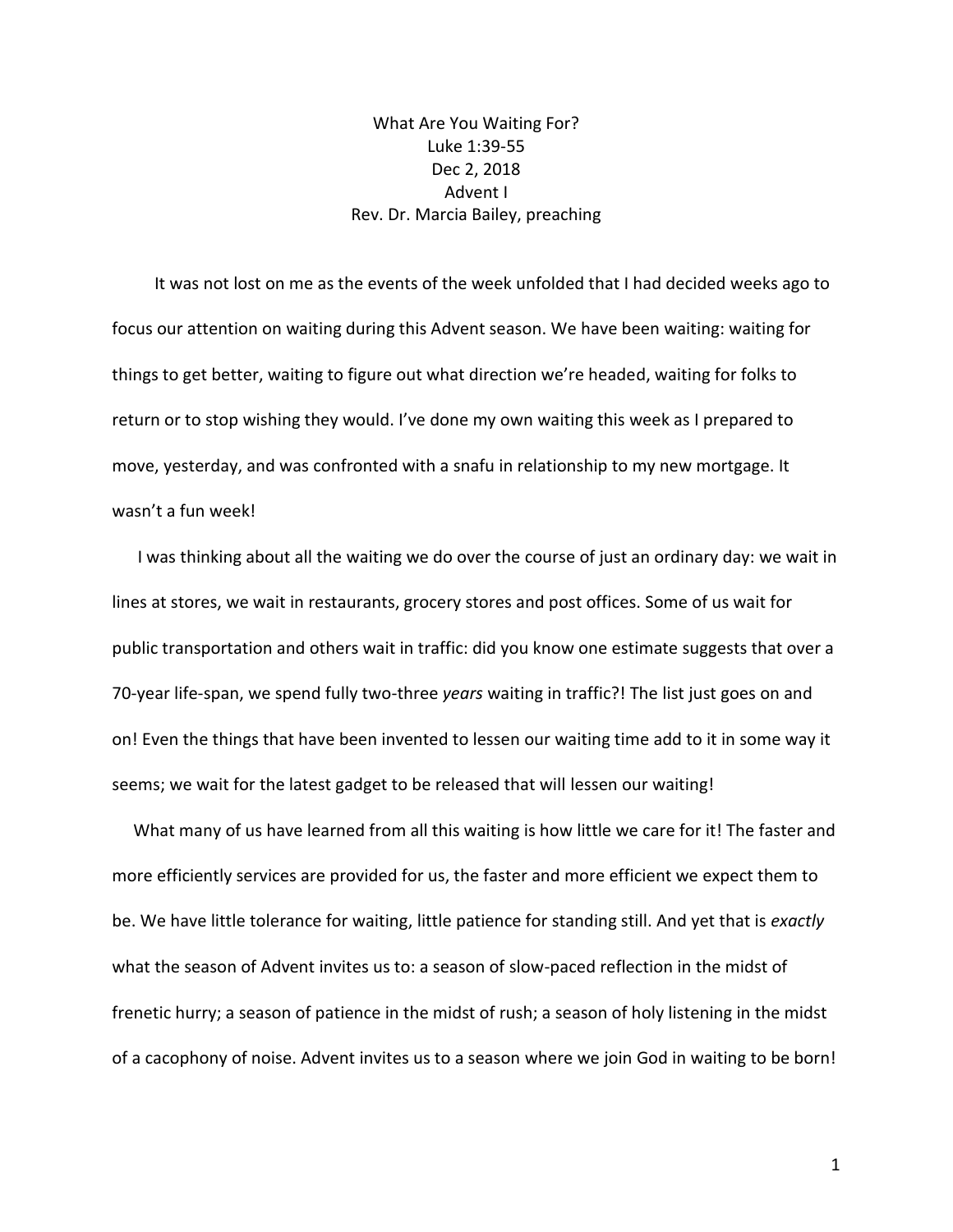Throughout this Advent season, we will focus our attention on waiting, wondering as we do today with Mary and Elizabeth, what might be born in us? What new thing might God be bringing to life in our own hearts and lives? What new thing might God be nurturing in the life and ministry of our congregation? Can we recognize in ourselves the pregnant moments of possibility that lie within us, women and men, young and old, at any time? What are you waiting for, in your own heart, your own life, your own spirit, this Advent season?

 As I considered the text for today, I was reminded of what I tell my Temple students: the most difficult text to read closely are those which we think we already know, those which we already understand. It is the same reality which makes the Advent texts difficult; we think we already know what they say! Of course, at some level we do…but the challenge is always to discover what they say to us anew.

 This story of Mary's conception and her visit with Elizabeth is one of the most familiar Advent texts….what does it say about waiting? What does it say about what is waiting to be born in me and you?

 I notice that the stories of these two women are woven together; it is difficult to separate one from the other. Elizabeth's is the story of a woman in old age, post-menopausal, deep in the years of wisdom. She has never had a child but doubtless she has given birth—to her own sense of self, to significant relationships, to faithful following of the God of her life. She comes to live in a new way when she is gifted with pregnancy: "This is what the Lord has done for me," she says as she waits again for God.

 Nearly at the same time we are introduced to Mary, the story of a young woman, rich in fertileness, beginning her covenant relationship with Joseph, full of promise and life. She comes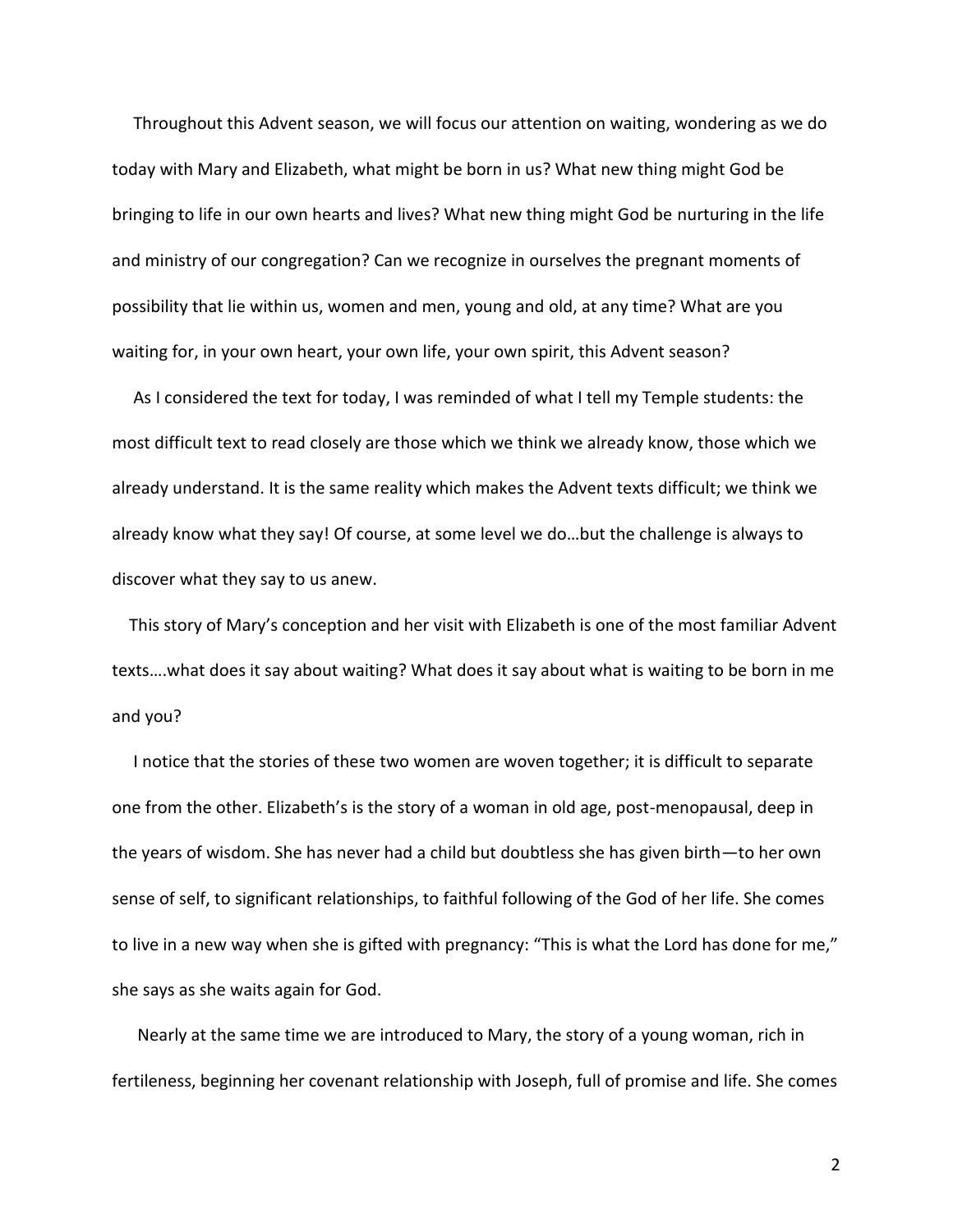to live in a new way when she is gifted with pregnancy; "here I am, the servant of the Lord; let it be with me according to your word."

 So here are Elizabeth and Mary, two women at opposite places in the endless cycle of life, each surprised by the promise and possibility of God bringing to birth something new, something holy, something transforming in each of them! Who knew this could happen to an old woman? Who knew this could happen to a young girl? Who knew that God could break into our seemingly mundane existences and plant in us the hope of new life!

 Mary and Elizabeth weave the blessing, share the burden, succor the surprise in the company of one another: this waiting is a difficult thing. New life does not come easily, without pain and cost. What would people say about an old woman suddenly pregnant?! Imagine it was *you*! Really! *Imagine* it was you! What would they say about a young girl expecting? Really! *Imagine* it was you! Scorn, ridicule, laughter, disbelief….Elizabeth and Mary take shelter in each other, fearfully confident in the womb of mysterious belief.

 What is waiting to be born in us? If not babies, (Oh heavens!) then what *is* God wanting to bring to life? Can you imagine it? Feel it? Believe it? That God *does* want to bring something to life in you?! Perhaps there is that nagging voice somewhere inside your head…or is it your spirit?—that urges you to start off in a new direction, leave an old burden, discover a new vocation, make peace with an alienated friend? Perhaps there is a loud grumbling in your gut, a trembling in your limbs that is pushing you to give up a destructive person or pattern, create a new reality, live into a live-long fantasy, make that dreaded change…now. What is waiting to be born in us, as a congregation? Can you feel it? Imagine it? Believe it?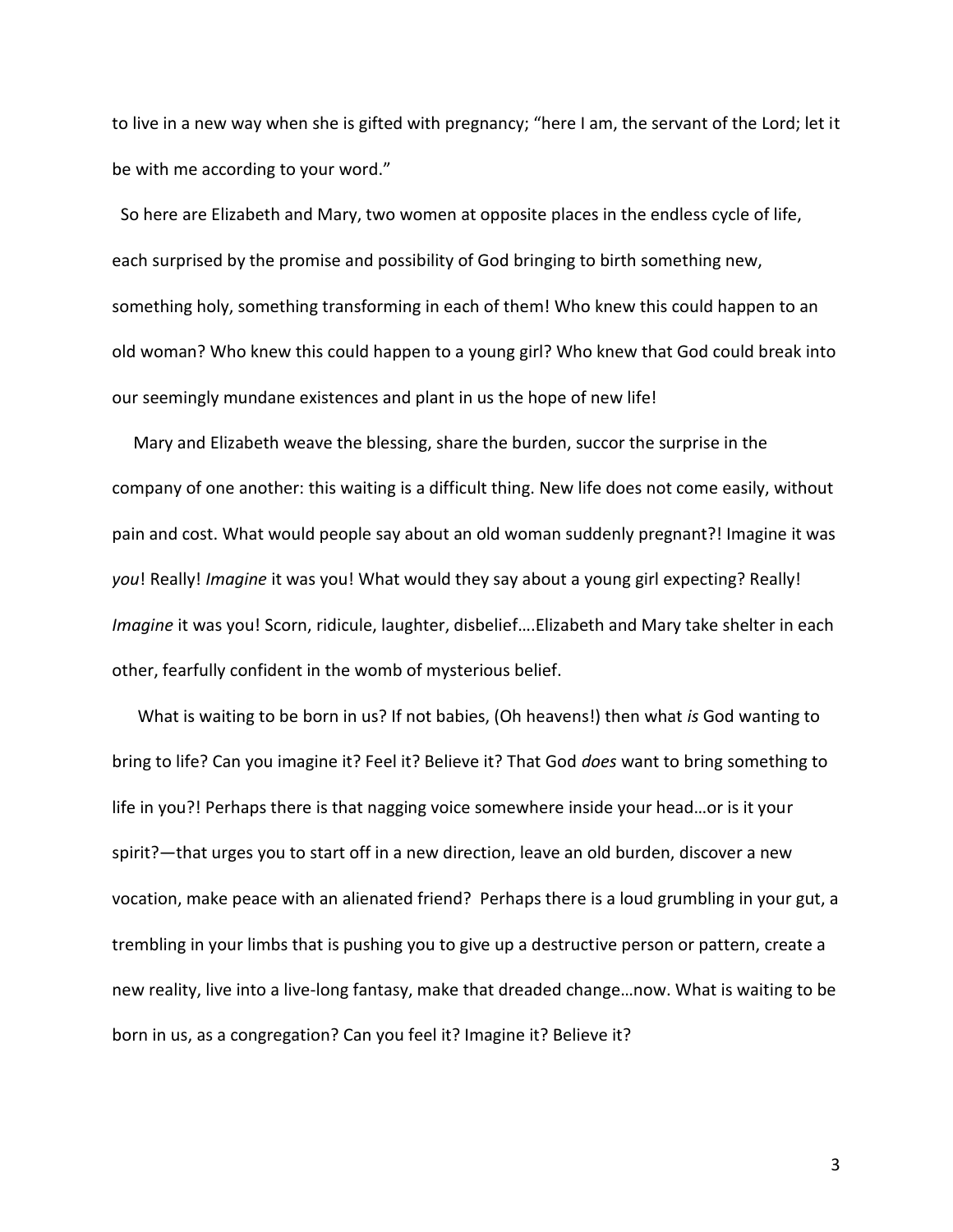What hunger rumbles in your spirit? A deeper faith, a life of prayer, a way to begin or begin again? What longing wakes you in the darkness? What keeps your feet on the ground while your spirit struggles to take wing? **Who** do you need to let go of? **What** do you need to embrace? **Where** do you need to travel to? **When** will you resist the urge to run?

 This Advent time, this season of waiting, is the gestation of our innermost beings! It comes to us in the midst of all that we already are and do, and like an angel on our doorsteps, startles us into the presence of God. This Advent time, this season of waiting, is the most potent time of our spiritual lives. The days and hours weigh heavy with promise and expectation: something is about to be born…not just to us and for us, but most of all, *within* each and every one of us!

 US! As old as Elizabeth! Us! As young as Mary! Us as frightened as Joseph! Us! As dumbstruck as Zechariah. This pregnant moment is *our* moment! This season of opportunity is *our* birthing place. The place where God comes and sits down with us and whispers in our ears. The time when God invites us to stay close to one another as we wait for all things new.

 "There is a place within us that God seeks to occupy," write Renita Weems (*Showing Mary,* 93) Advent gives us the time we need to invite God in. Weems continues, "We've spent much of our lives believeing that we are human beings who happen to have a spiritual side, when the truth is that we are spiritual beings who happen to be cloaked in human form…The holy beyond you is reaching out to the holy within you…" (67). Both conceived and conceiving, both giving birth and being born. This is the joy , the work, the wait of Advent…to open ourselves to the Holy who is already present, who is already inviting, who is already creating the pathway of newness we long for, the vision of wholeness we dare to receive.

Sister Marcina Wiederkehr invites us to pray this prayer: